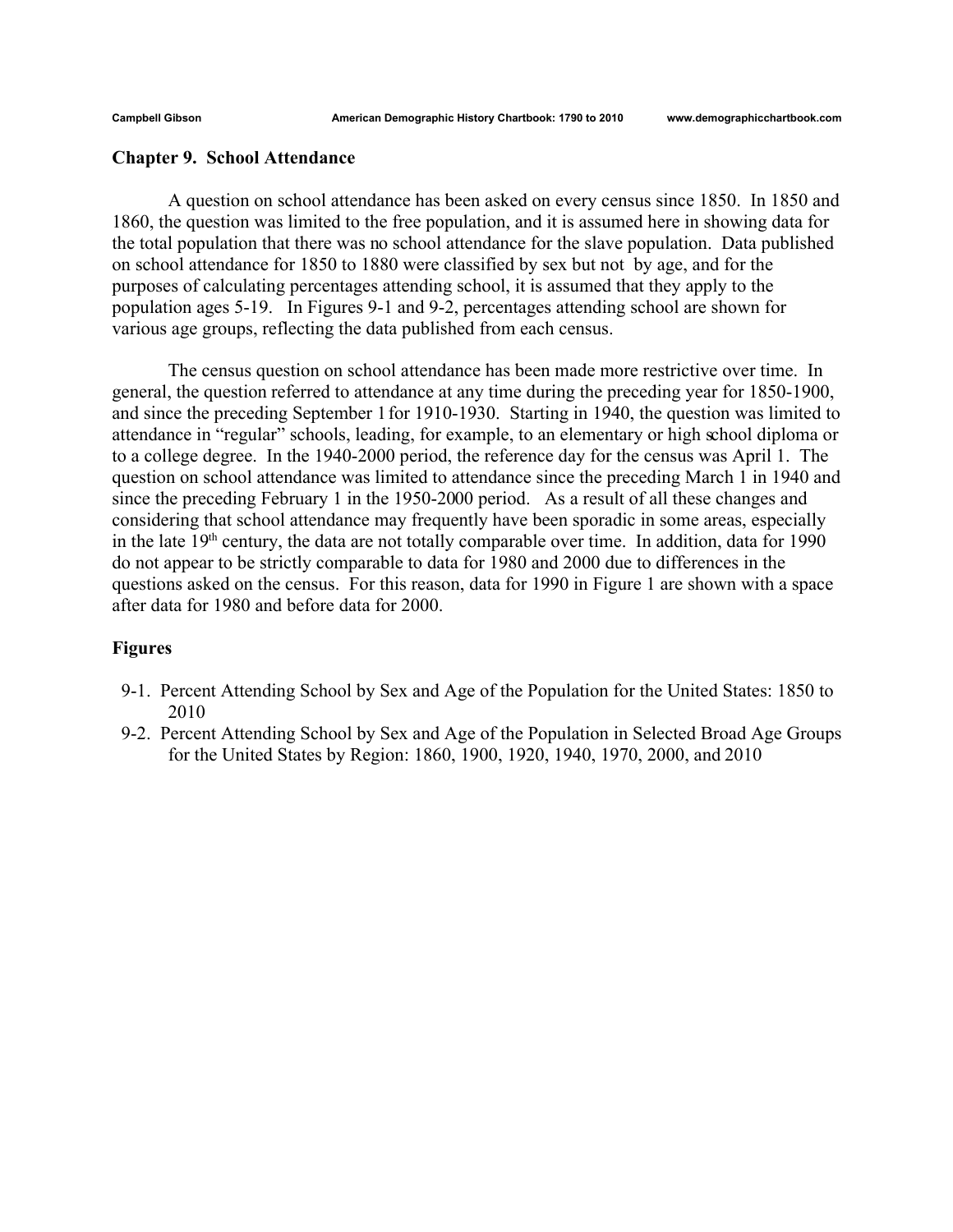## Figure 9-1.

## **Percent Attending School by Sex and Age of the Population for the United States: 1850 to 2010**

(Data for 1850 and 1860 assume no school attendance for the slave population)



Sources: U.S. Census Bureau, decennial census publications, and for 2010, the American Community Survey (ACS). See *www.demographicchartbpook.com, References*. Copyright © 2012 by Campbell Gibson. Graphics may be copied for personal use or for educational purposes, but may not be sold. October 15, 2012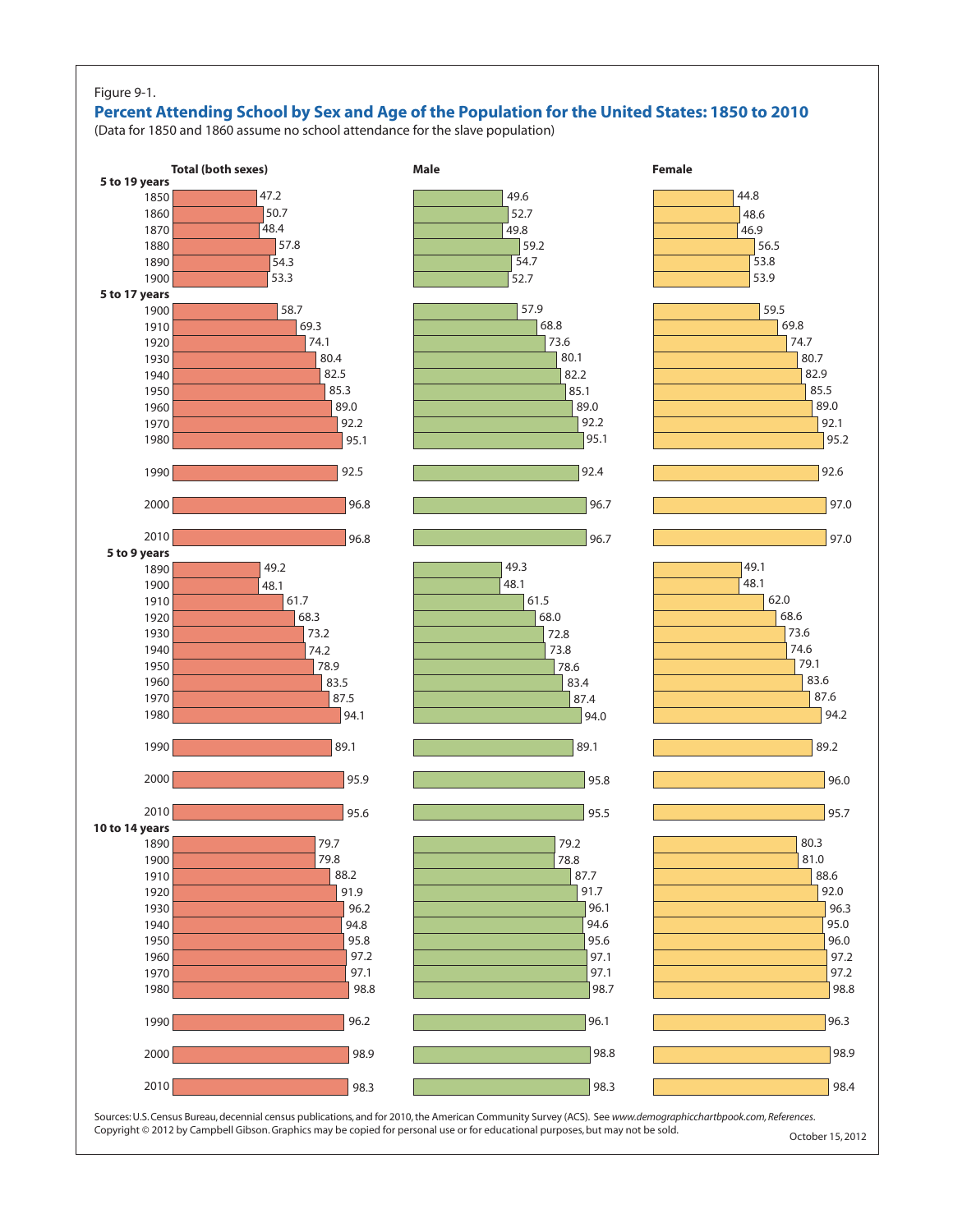

Copyright © 2012 by Campbell Gibson. Graphics may be copied for personal use or for educational purposes, but may not be sold.  $October 31, 2012$